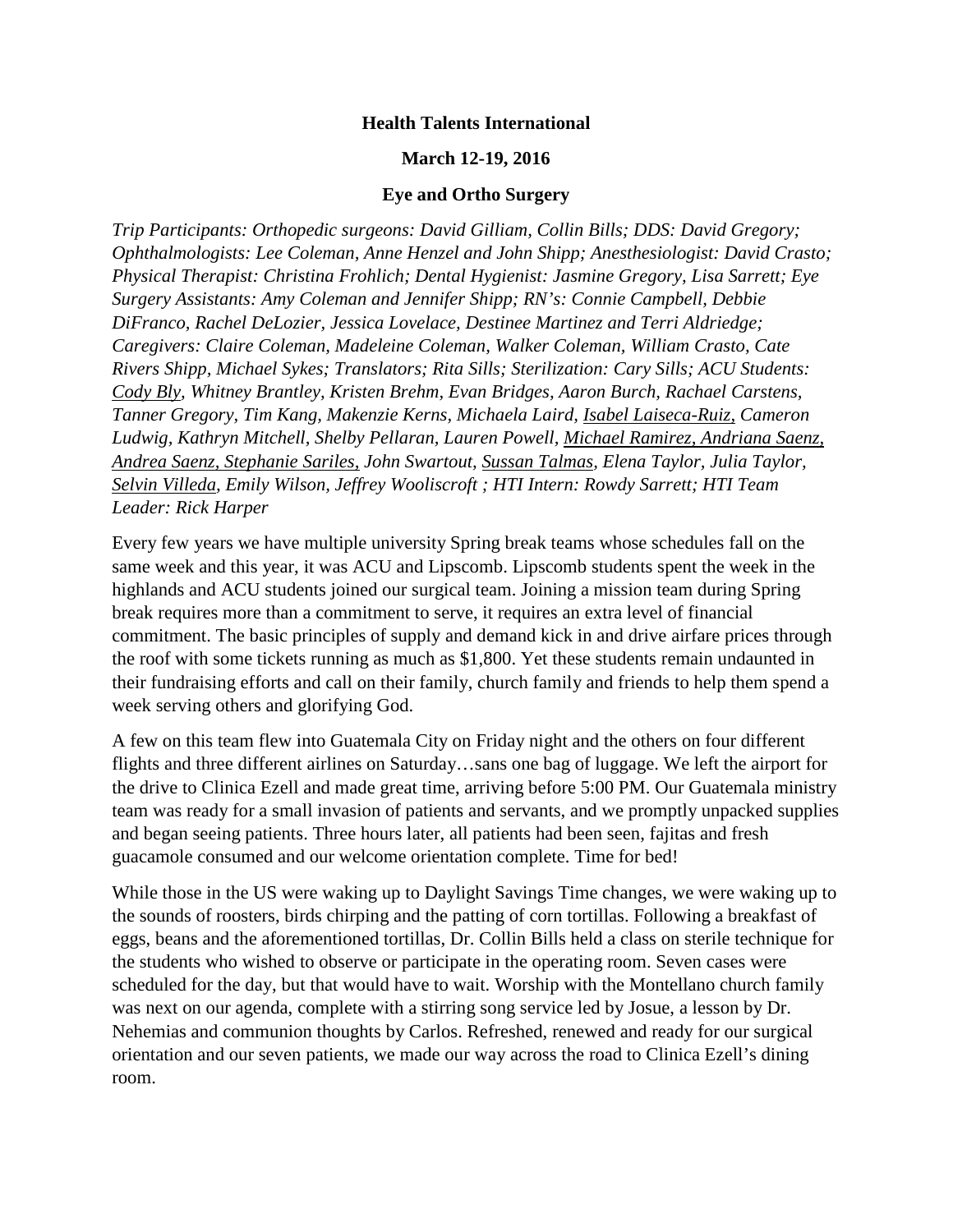Our student leaders, Tanner Gregory and Selvin Villeda did a masterful job of coordinating the students' schedule, aligning their interest with the provider skills represented on our team. Dr. David Gregory, a dentist; hygienists Jasmine Gregory and Lisa Sarrett taught not only many of the students, but provided additional training for our Guatemala dental team. Dr. Collin Bills and Dr. David Gilliam, our orthopedic surgeons for the week, had no surgery scheduled for the day, but a long list of patients to see and schedule over the next few days. They worked in consult with Dr. Christina Frohlich, a physical therapist, who was able to provide PT care when surgery was not needed, or not an option. All three were shadowed by interested students.

And lastly, our eye surgeons, Dr. Lee Coleman, Dr. Anne Henzel and Dr. John Shipp had a bevy of students, enthralled, excited and enthused over their opportunity to observe them delicately working with a surgical microscope to remove cataracts and insert lens implants that will restore sight and hope. The students learned how a patients' vision was evaluated with the aid of a slit lamp, how an A-scan aids in the diagnosis of the best lens implant and the process for prepping the patient for surgery with drops and an ultimate anesthesia block. Our patients were not the only ones for whom, "the light came on." In many cases a new career path was laid out for these students. Such was the case for Jessica Lovelace, an ACU student on 2015 trip who came down as a nursing major, actually graduated with her BSN in May of 2015, but her time at Clinica Ezell convinced her to return to school this year and follow her dream of becoming a physician. As soon as she completes the prerequisites for entrance to medical school, she'll begin applying for admission. Dream defined, dream pursued…and others dreaming with her.

Monday was our first full day of surgery with seventeen eye and six ortho cases scheduled, but within a couple of hours it was clear that we'd need to move some ortho cases to Tuesday. The Arthrex rep arrived that morning with the instrument sets we needed for ACL repairs, the second year in a row that we were able to provide this type of surgical care. The ortho room began with a ganglion cyst before tackling the ACL repair, and even then had a delay when it was discovered that the instrument sets, already sterilized when brought down by the rep. had a puncture in the wrap and were in fact, not sterile. We went to plan B and moved the knee case to the afternoon.

Our equipment for the ACL repair had been tested out on Sunday afternoon, light source, cameras, scopes and monitors and all were working fine. However, the light source began overheating and shutting down, so a spare was quickly put in place and the room filled with student observers intrigued by the use of the surgical scope and mapping out of a strategy. Once the knee was opened and a tendon harvested, measured and predrilled, the implant screws were readied and the repaired tendon was affixed with the implants. .

Eleven hours after surgeries began, our three mobile teams had safely returned and twenty-one surgeries successfully completed. Supper and a devotional thought by Dr. David Gregory were still to come.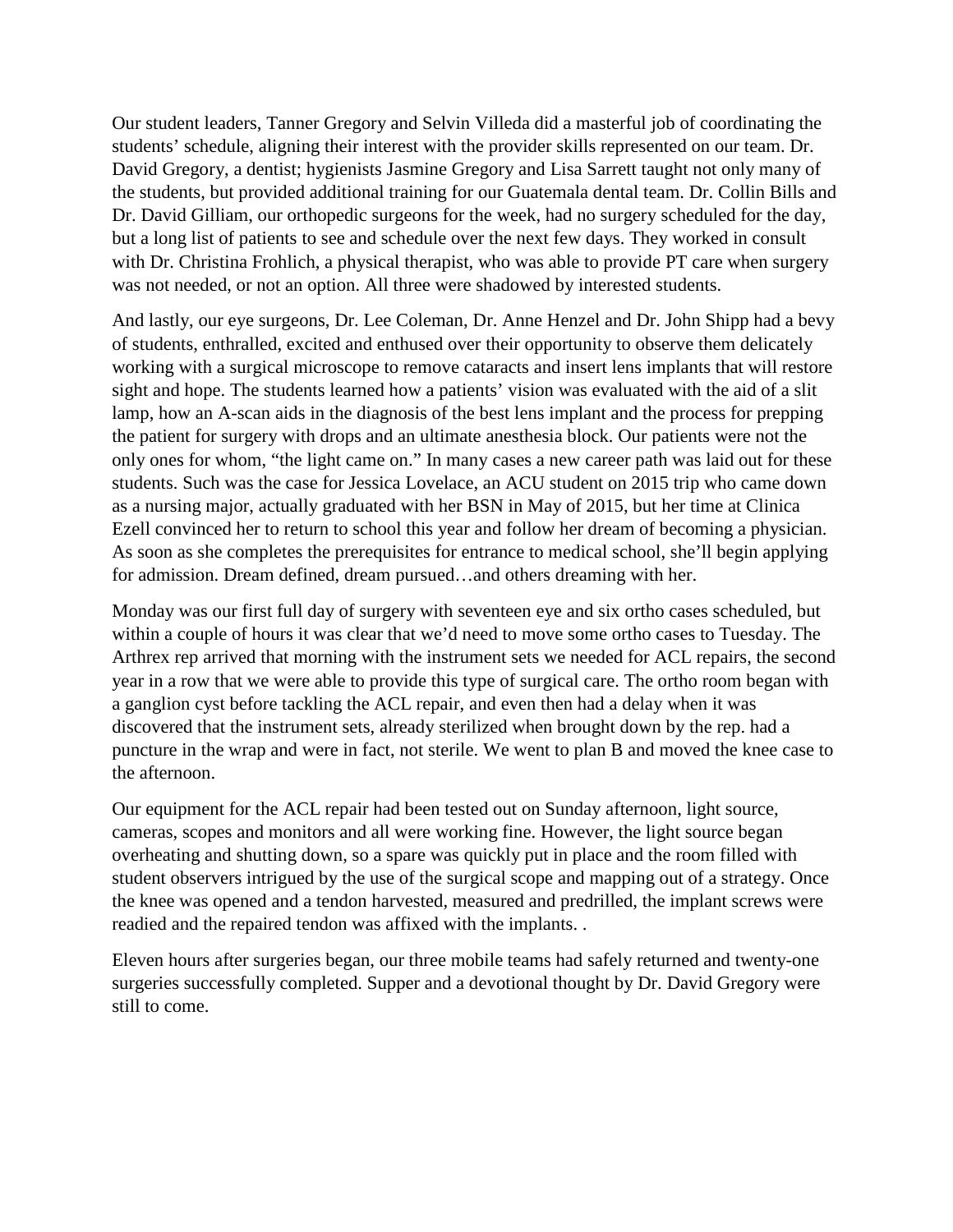

Excitement still reigned when Tuesday morning arrived, three mobile medical and one mobile dental team were on the road by 8:15 and two eye patients were prepped with drops. Our eye team was hitting stride and twenty patients were scheduled and completed by the end of the day. OR three, our ortho room, complete five surgeries that day, one which was an arthroscopic shoulder repair and two other repairs requiring the surgical saw. Thanks again to Luiz, our Arthrex rep for spending the day with us and providing the necessary tools and instruments. When asked how the week went upon their return to the US, the team was encouraged to reply, "the blind see, the lame walk and the Good News was preached to the poor, it was a pretty good week."

Wednesday would prove to be a bit lighter in OR three, with only three cases scheduled, yet our eye team was good for another twenty. One special case involved a four year old boy whose eye was damaged by a piece of metal penetrating the retina and triggering the body to create a trauma cataract. We were able to remove the cataract, and he will have minor improvement in is vision, but will need to be seen by a retina specialist. It isn't every trip that our eye team has the services of an anesthesiologist and fortunately, Dr. David Crasto was on this trip with his son, William. We can't expect a child to sit still for a couple of hours of surgery with the aid of a local anesthesia block and Dr. Crasto, who was available due to the light day in OR three, was essential.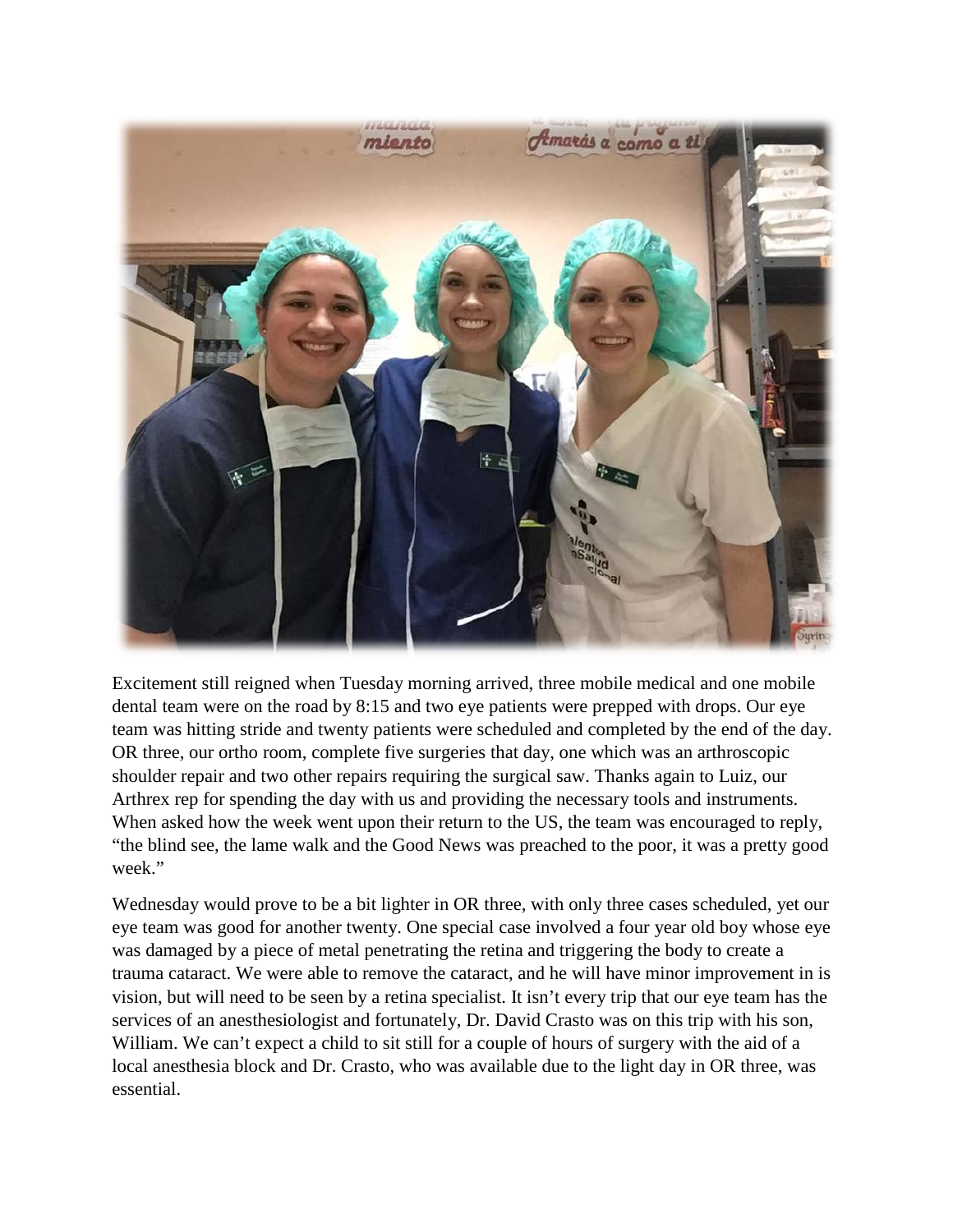An unexpected blessing occurred in the midst of sadness as Dr. David Gilliam received news that his father's health was failing and would likely be placed in hospice care. With ortho surgeries nearing completion, we were able to change Dr. Gilliam's ticket and send him to Guatemala City that afternoon for a redeye flight to Houston and an early morning flight into Little Rock on Thursday morning. David was able to speak to the nurse upon landing in Little Rock and his fathers' prognosis had changed, and though in failing health, hospice care was not necessary. And most importantly, David was there to be with his father and mother!

Seventeen was the magic number on Thursday and by 1:00 PM, the eye team had completed all surgeries. Practice makes perfect and after three full days of eye surgery, our surgeons, two lovely assistants, (Amy and Jennifer, the wives of two of our surgeons) and students were in perfect rhythm and felt they could do twenty-five surgeries in a day. Alas, the week was winding down and forays into Montellano, soccer games and relaxing were on the schedule Thursday afternoon. The mobile medical team traveling to Xejeyup was treated to a trek into the forest for a viewing of a local waterfall.